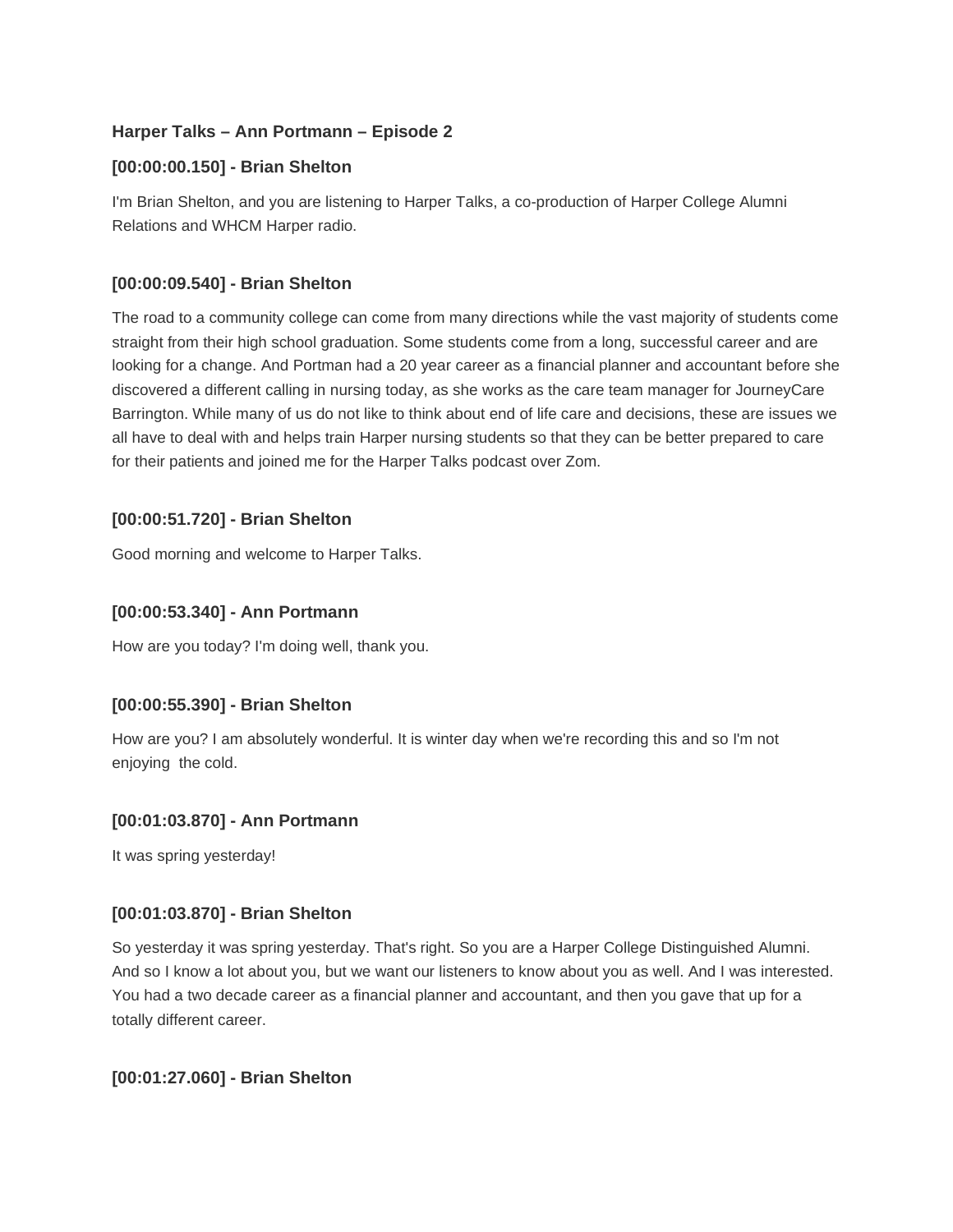And I'm always fascinated by people who make that kind of leap because I've considered it several times in my life. I was just wondering how how did you come to that decision?

## **[00:01:37.060] - Ann Portmann**

It was truly a calling. There was not one particular event, not nothing happened. My company was going through some changes. There were talks of reorganization. And I got to thinking, what what am I going to do if my job is eliminated? Where do I want to be? Where do I see myself? And I saw myself as a hospice nurse and I started thinking about it and talking about it and looking into it. And then my company didn't make any changes and my job was not impacted.

## **[00:02:08.770] - Ann Portmann**

However, my heart and my brain and my all of me was impacted. And I decided that even though I still had a job, I was going to leave that job behind myself and head down the path of becoming a hospice nurse.

### **[00:02:22.840] - Brian Shelton**

Well, that's I mean, it's quite a bold leap.

#### **[00:02:25.630] - Ann Portmann**

So it was a big leap. Yes.

#### **[00:02:29.530] - Brian Shelton**

So once the choice was made to pursue nursing, I mean, you had a lot of different options being here in the northwest suburbs of Illinois.

#### **[00:02:37.000] - Brian Shelton**

How did you get the Harper College?

#### **[00:02:39.520]**

Harper College had such an outstanding and still does have such an outstanding reputation for being a strong nursing school. I live in Palatine. The price was very reasonable for becoming a nurse. And I decided to pursue the associate's degree in nursing because I had two and a half years to complete the program before my own kids started going to college. So I had to put my head down and get through this so that I could be out of college so that they could go to college.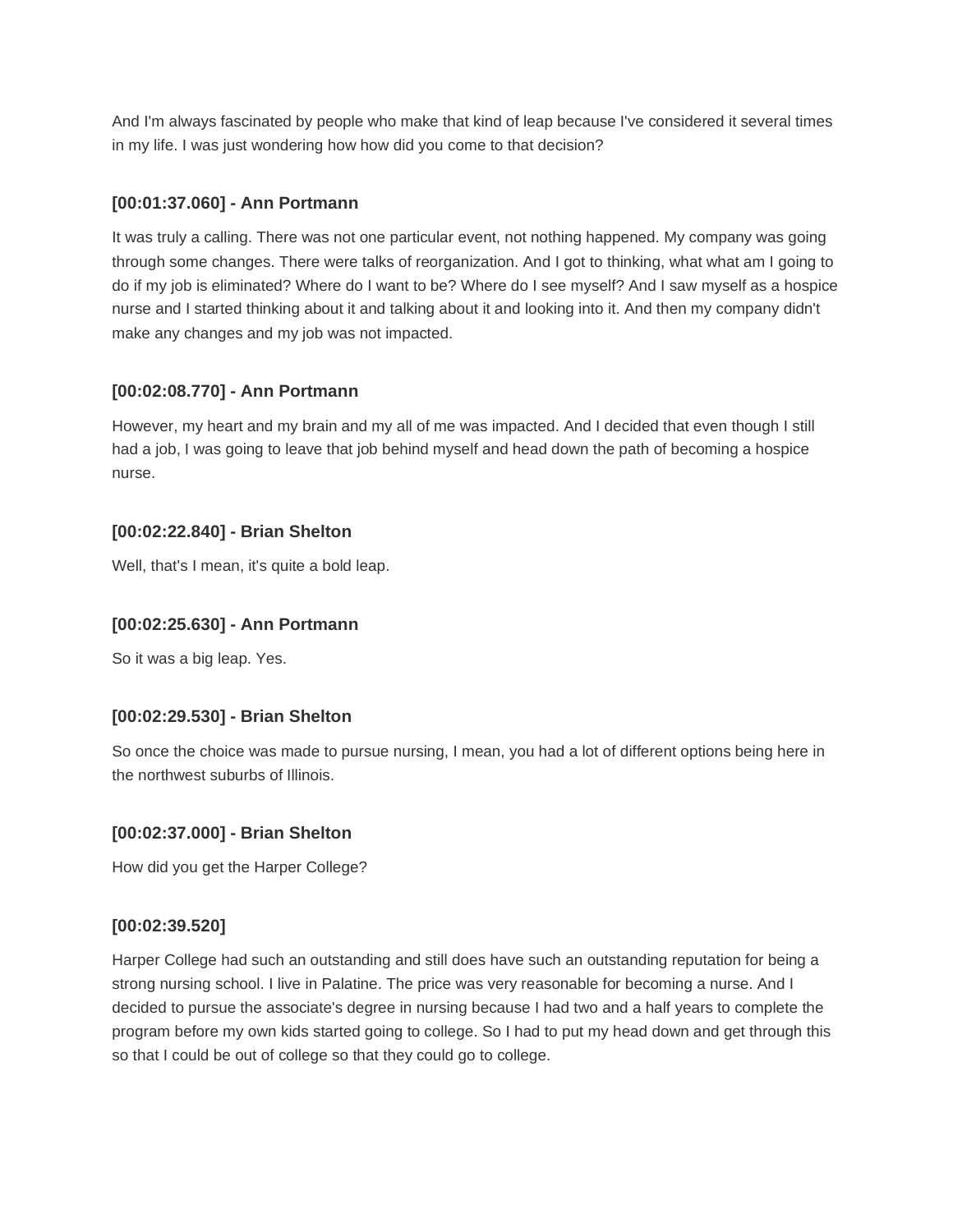## **[00:03:07.160] - Ann Portmann**

So Harper was a very easy decision and I was fortunate to have the grades and get the test results so that I was able to get into the outstanding program that Harper does have.

### **[00:03:20.900] - Brian Shelton**

So were you able to finish before your kids went to college or where you overlapping?

### **[00:03:24.380] - Ann Portmann**

I graduated in December of 2012 and then my son graduated from high school in May of 2013 and went on to college.

#### **[00:03:30.530] - Brian Shelton**

That's wild

### **[00:03:30.530] - Ann Portmann**

So I was gainfully employed by the time he left for college.

#### **[00:03:37.670] - Brian Shelton**

Well, what did he think of that? What did you think of Mom going back to college?

#### **[00:03:42.380] - Ann Portmann**

It was interesting that both of my children were in junior high high school getting ready to go to college, trying to figure out what they wanted to be for the rest of their life. So I think it was set a good example for them that, yes, you're 18 years old now, starting to plan your life, but life is a journey, so you follow it along.

#### **[00:04:00.770] - Ann Portmann**

And just because you choose to do something right now as an eighteen year old when you're 40, you maybe will choose to do something else. So I think I like to think I hope I was an inspiration to them, that life truly is a journey full of twists and turns. And you just along for the ride?

#### **[00:04:15.260] - Brian Shelton**

Well, I think that's a very important conversation to have with our own kids, but also with our students at a place like Harper College.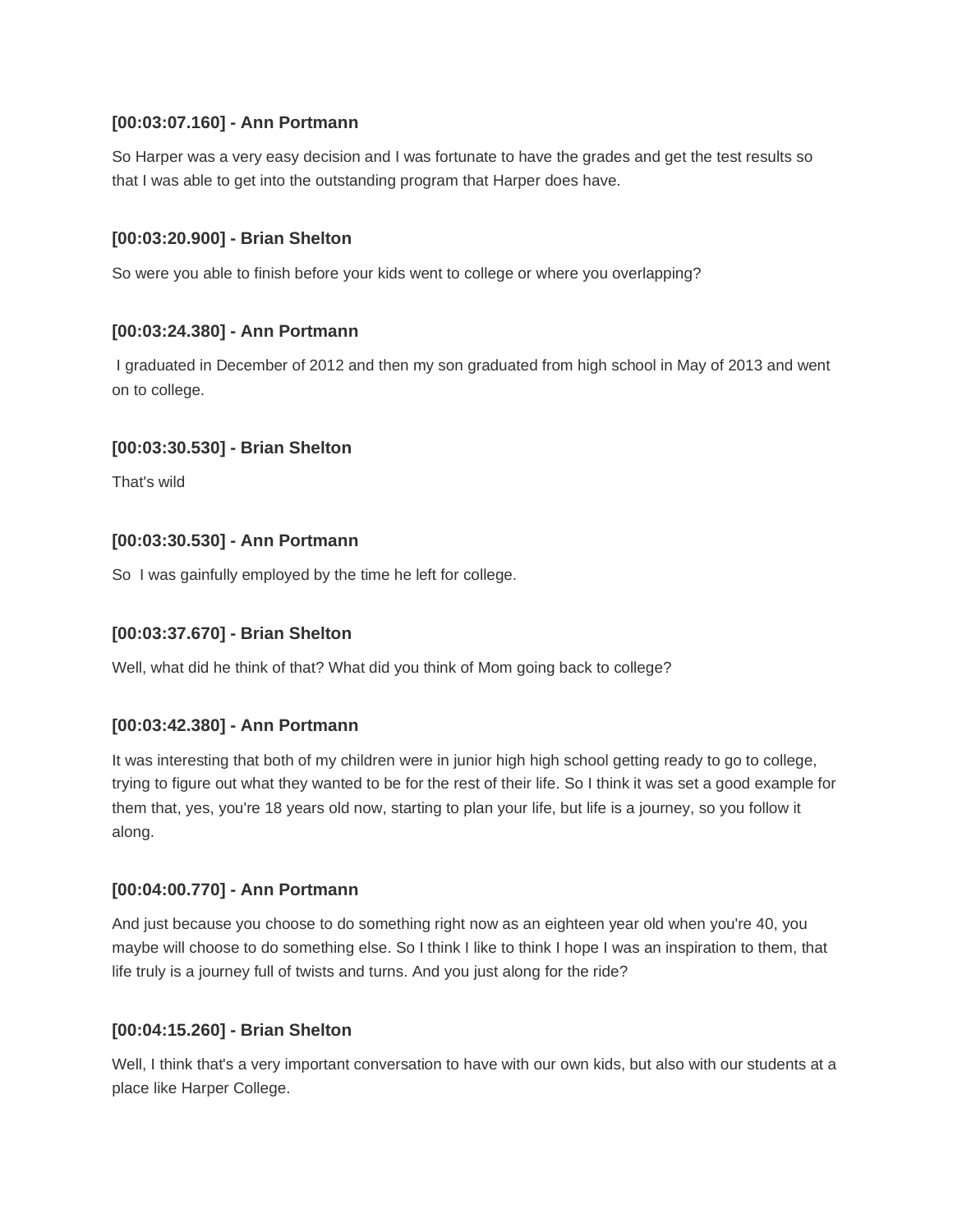### **[00:04:22.280] - Brian Shelton**

And then, you know what you think you want to do right now at 18 or 19 years old might not be what you want to do when you're 40 or 45 or wherever you are. I mean, I know personally I have had a crisis of faith and what I'm doing over the years. Right. And I have looked at other avenues and have stayed in education because it's an exciting field. But I see people all the time who reach mid career and then all of a sudden they're like, oh, my goodness, I don't want to do this anymore.

## **[00:04:50.870] - Brian Shelton**

What do I do?

### **[00:04:51.500] - Ann Portmann**

So that was me. And I was very fortunate. My family was very supportive. We were able to make it work financially. And this is just such a calling. And I'm so passionate about what I do right now. And I'm so grateful that I followed that calling. I mean, I could have stayed where I was at. I didn't have to make a change, but it was just such a strong sense of I needed to do that and I listened and here I am.

#### **[00:05:16.460] - Brian Shelton**

That's great. So, you know, I'm faculty at Harper College and have been around nursing faculty for for a very long time.

#### **[00:05:24.860] - Brian Shelton**

I hear the stories of the rigor and the discipline required to be in the nursing program. What was the hardest part for you in that?

#### **[00:05:35.410] - Ann Portmann**

Instructors are phenomenal, and they do they want to they want the Harper nursing graduates to represent the strength of the Harper nursing program, and they push you to as far as you can be pushed and in a good way, because nursing, like most careers, I mean, we have to be critical thinkers. We have to think on our feet.

#### **[00:05:57.920] - Ann Portmann**

We have to be able to make decisions. We have to learn when to rely on others and when you need to figure it out yourself and they push you hard. But I'm so grateful for that, because when I graduated from Harper, I knew that I had the skills that I needed to become a successful nurse. I wasn't there yet. I still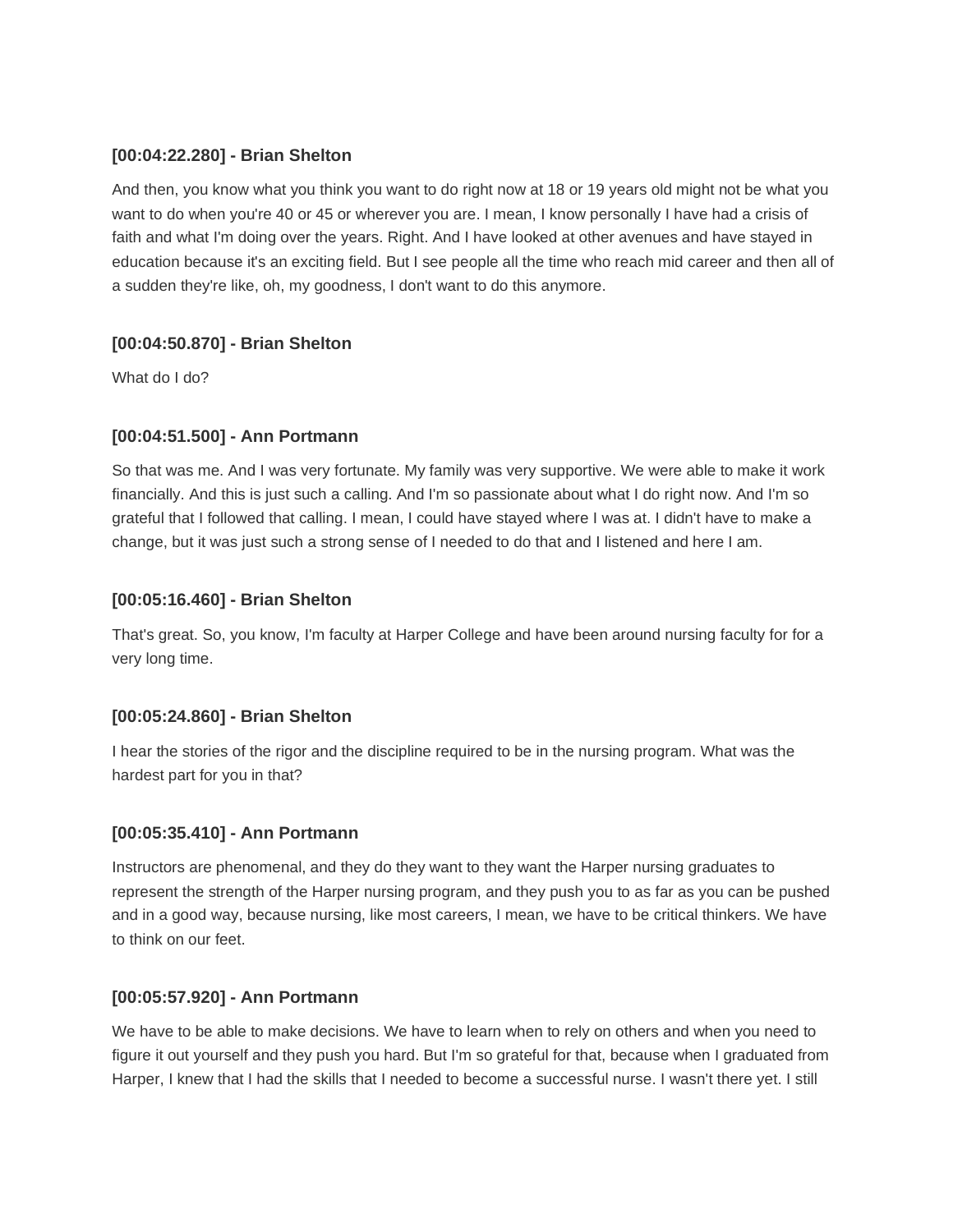had a lot of learning to do. But they built the foundation to help me build a foundation with so much strength that I felt very confident going into the working world that I could do it.

### **[00:06:27.990] - Brian Shelton**

What was the fun part about the nursing program, I mean, there has to be some joy.

### **[00:06:32.070] - Ann Portmann**

Oh, absolutely. Some days it's hard to find. But truly the most fun part of the nursing curriculum was that capstone experience the last eight weeks. And I've told them over the years that you really need to emphasize that more because you work so hard for the first three and a half semesters. And then at the very end, you get to do this capstone, you get to practice being a nurse.

### **[00:06:53.740] - Ann Portmann**

And it's such a phenomenal experience to know that all those hours and days of studying and just repeating and repeating and repeating that when you go out and do that capstone, that they did prepare you for where you're supposed to be going and. Best experience was that part, and then while you're going to the program is the camaraderie that you have with the other students. I mean, I was fortunate when I was in the nursing program, there were many other students who are a little bit older, like me, who were juggling, having kids and being a mom and working part time and being a student.

#### **[00:07:26.310] - Ann Portmann**

And we just had a really good camaraderie, a really good relationship. And to be able to lean on each other throughout the process is very important.

#### **[00:07:34.260] - Brian Shelton**

Yeah, I've noticed that there are a lot of people who have later in life chosen to go into nursing.

#### **[00:07:41.700] - Brian Shelton**

And the cynic in me says that it's a career that maybe makes a very reasonable wage, a very reasonable salary.

#### **[00:07:52.320] - Brian Shelton**

Right. For the work and the education that you need. But it seems like there has to be so much more to that. Right. You're not just going into it for the money. Right.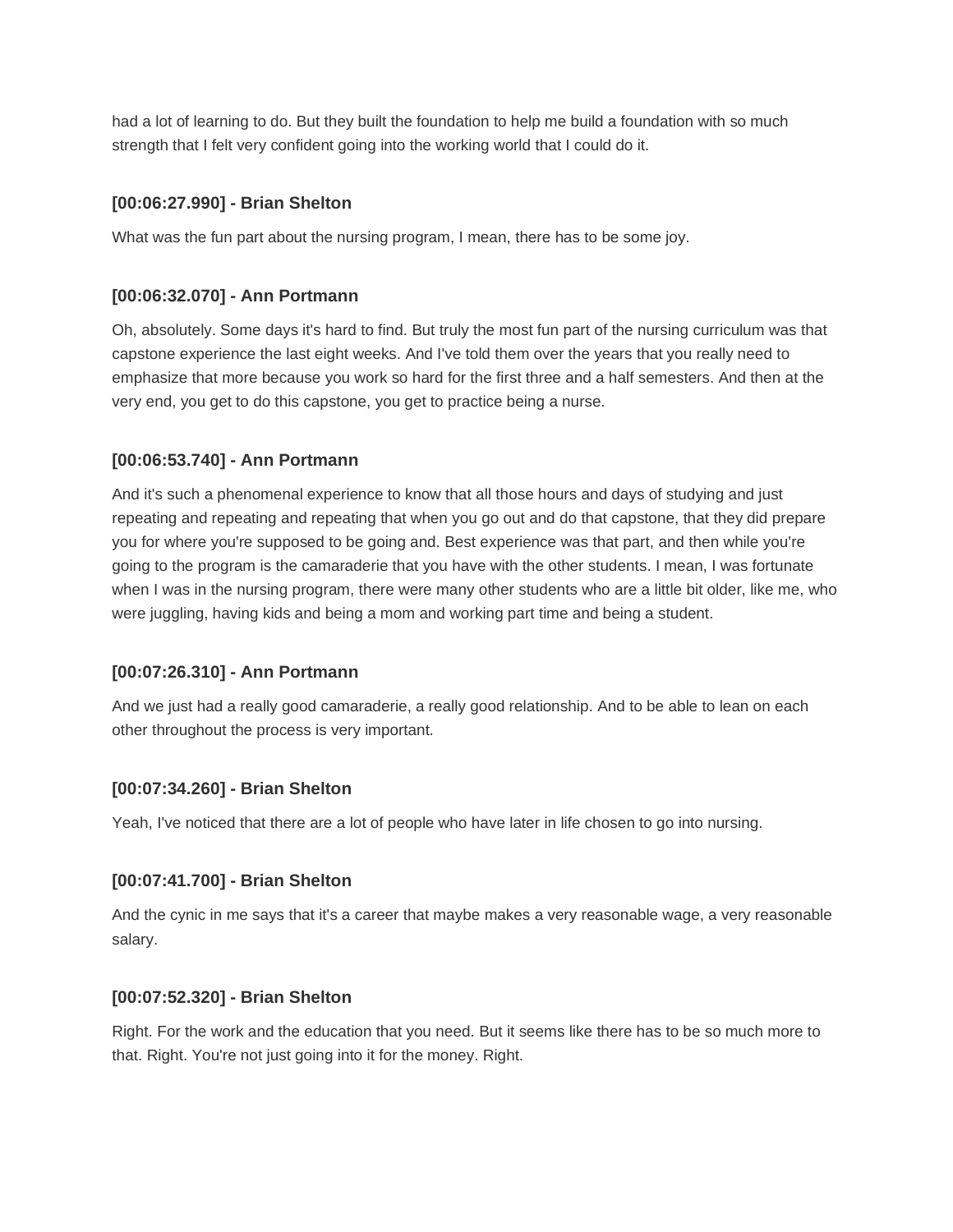# **[00:07:59.430] - Ann Portmann**

Absolutely not.

# **[00:07:59.430] - Brian Shelton**

Why do you think big career change and go to that or people like maybe in the 30s or 40s switch into that?

## **[00:08:05.640] - Ann Portmann**

And I think actually some people take a pay cut, they've been in the corporate rat race where they're sitting at a computer, they're they're they're sitting at a computer. They're they just don't feel like that they're contributing to society the way that maybe they want to. So I know in my case, like being a mom, my kids were getting older. I'm just by nature a caretaker. I want to do something beneficial that can help somebody else. And so by going into career changing careers and going to nursing, it was a pay cut.

# **[00:08:39.180] - Ann Portmann**

I have less vacation time. I have less flexibility, but my heart is so much more full. So I think that's why a lot of people that I got to know in the nursing program were thinking the same along the same lines. It wasn't it's harder. I mean, I had a corporate job. I could take holidays off. I could take all kinds of stuff off. And now all of a sudden I have to work holidays. Sometimes I had to work overnights and I have to work weekends.

## **[00:09:05.640] - Ann Portmann**

So it it's a more physically and sometimes emotionally draining experience for less money, but so worth it.

## **[00:09:13.500] - Brian Shelton**

Yeah.

## **[00:09:13.770] - Brian Shelton**

I think from the financial and the calling standpoint, you know, education is very similar because so many of us work in fields where we could obviously make significantly higher sums of money working in our profession rather than teaching our profession. But we find that the education portion of it is so much more fulfilling. So, yeah, I totally identify with that.

## **[00:09:35.410] - Brian Shelton**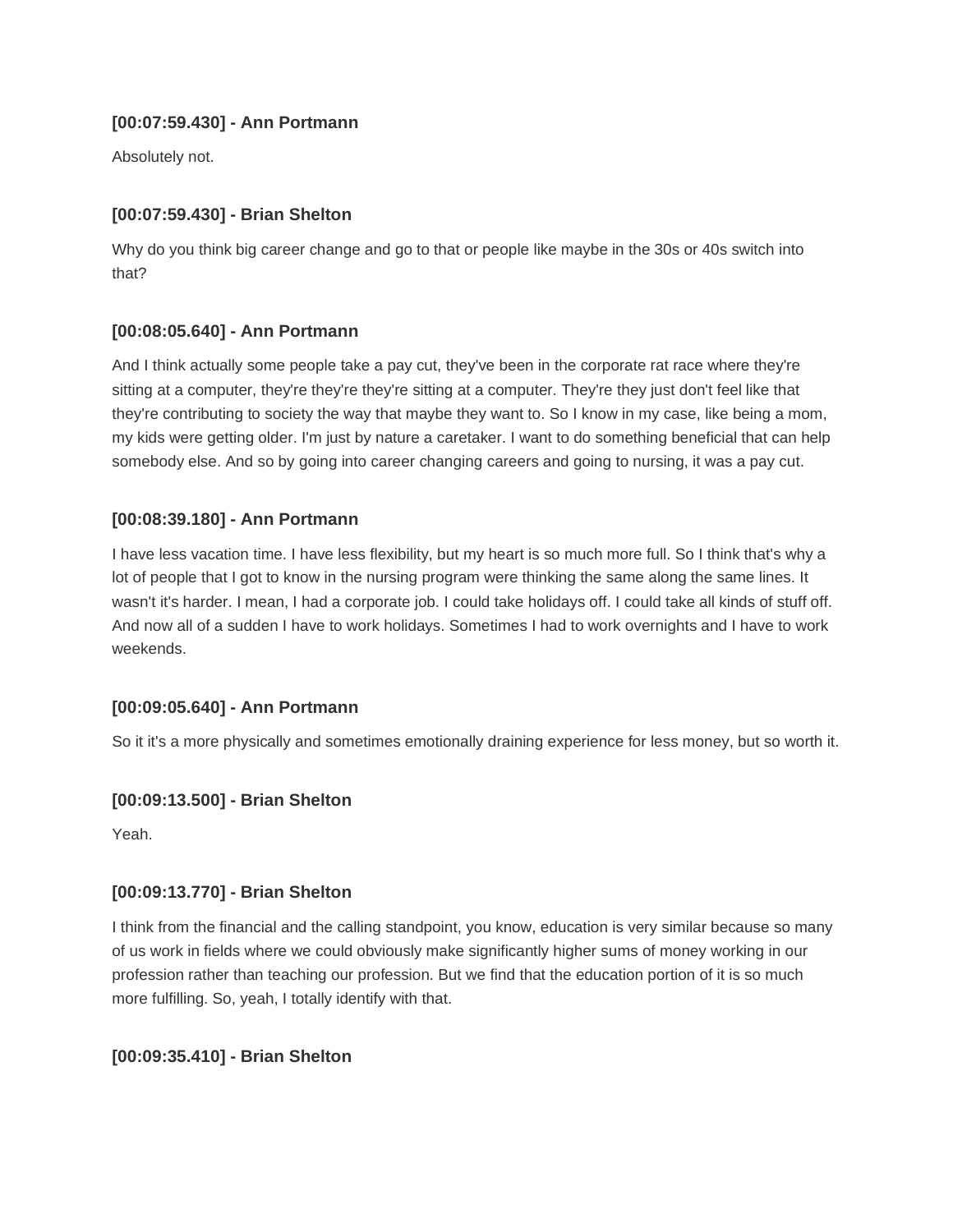So you mentioned earlier that you were called to do nursing and this was one of the to do hospice care nursing, and that was one of the questions that I had planned on asking you about. So you say it's a calling, but what made you choose that line of work? I mean, it's a very specialized area.

# **[00:09:51.450] - Ann Portmann**

It is very specialized. I honestly. Don't know exactly why I chose hospice nursing, it was a calling many years ago in the early 80s, my mom worked for a hospice agency when hospice was in its infancy in the country. But I didn't have any specific I didn't have anything specific. It was just it was just a calling. That's what I'm supposed to be doing.

## **[00:10:15.900] - Brian Shelton**

OK, so for our listeners who don't really know or don't fully understand what hospice care is, could you explain that for us?

# **[00:10:23.040] - Ann Portmann**

Sure, I'd love to. Hospice care is when a person is either newly diagnosed with the disease where there's no there's no curative treatments available, or maybe somebody's been battling an illness for many, many years and the curative treatments are no longer working. So the doctors say there's nothing else that we can do to help improve your disease process. And within the next six months, we would expect that you will die from this disease. That's where hospice care comes in.

## **[00:10:55.590] - Ann Portmann**

So you switch from trying to make things better, trying to fix things to trying to provide comfort for the person's final days. Whether you're truly talking about days, hours, days, weeks, months, hospice, nursing, hospice care provides comfort for that time period. One of the most amazing things about hospice care is it's truly holistic. So within your hospice team, you've got a nurse, you've got a physician, you've got a social worker, you've got a nurse's aide, you've got a chaplain, you've got music panatology.

## **[00:11:28.170] - Ann Portmann**

You have massage therapy, you have art therapy. At the center of that care team is the patients surrounding that patient? Is that patient's community, the family, the spouse, the parents, the siblings, the friends, the patients who live in nursing homes, the nursing home staff, hospice care provides care to that whole the whole group, that whole circle that that person is hospice does not do anything to hasten death. Hospice doesn't do anything to prolong life.

## **[00:12:01.050] - Ann Portmann**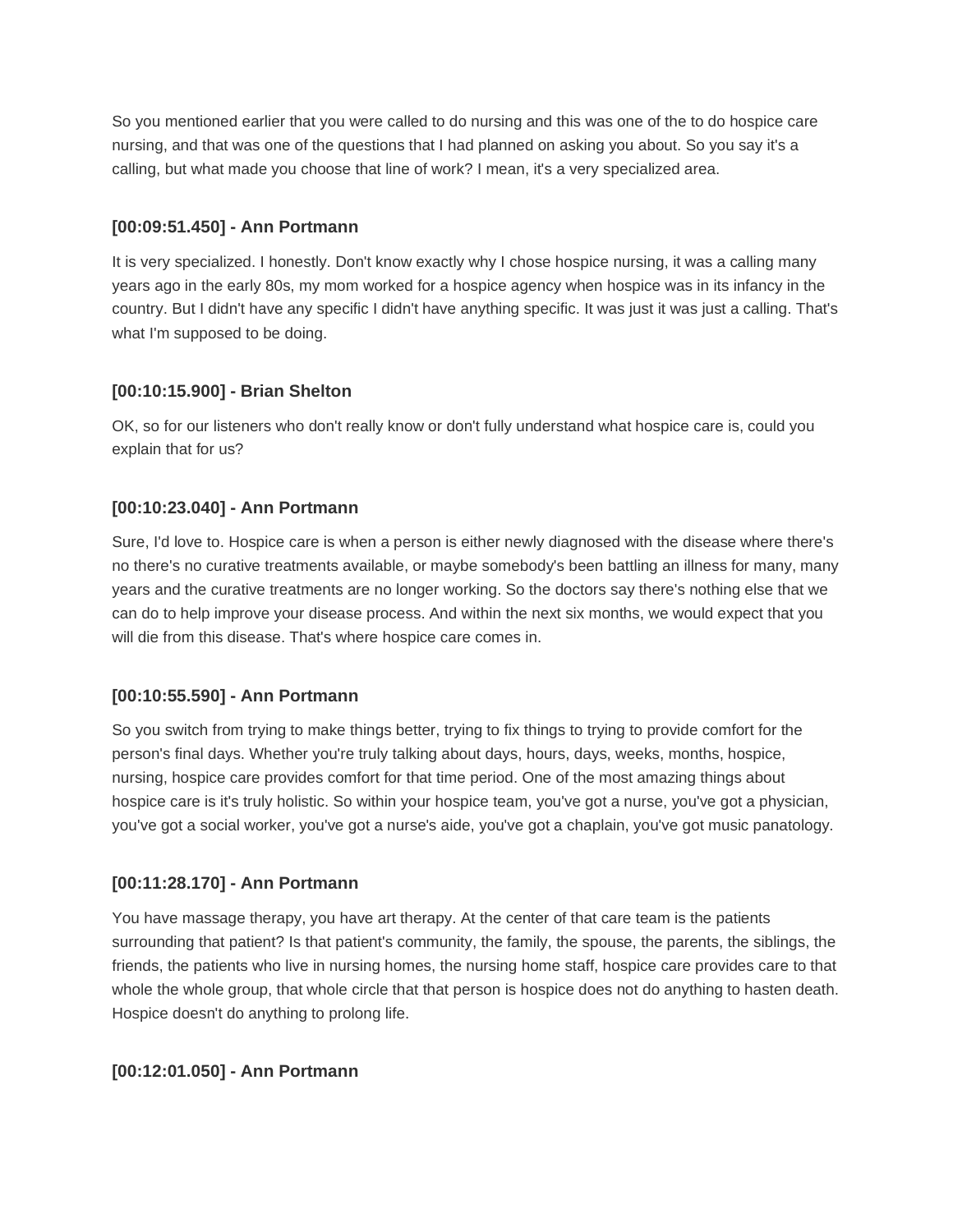Hospice provides care until your natural days have come to an end. A truly holistic just taking care of the person, mind, body and soul. It's just an amazing thing

### **[00:12:14.340] - Brian Shelton**

For our listeners. You know, I can see. And because we're talking over Zoom. But you can I can see that she's very emotional and very caring when she talks about the subject is definitely something that is an important part of your life. But I guess I'll ask what might seem like an obvious question to you, but maybe do you find the work sad? I mean, how does one cope with being surrounded by death and dying every day?

### **[00:12:37.650] - Ann Portmann**

And that's a question that many, many people have. So a great question and. Yes, do I cry at work? Absolutely. Do I laugh at work? Absolutely. And everything in between the people that work in hospice, for all of us, it's some sort of accounting. I have a friend who says that you don't choose hospice. Hospice chooses you. So those of us that are working here, we need to be here because we've been blessed with the ability to take what could be very sad and help the families we focus on living so.

### **[00:13:14.300] - Ann Portmann**

We're going to help you live until you die, so I've been involved in different things, like helping a patient get to a Cubs game, helping a patient get to her granddaughter's wedding, taking a patient out for breakfast one last time, honoring somebody with retirement ceremony right before they die. I work in the Barrington Care Center and the inpatient unit and even on the unit, we've had weddings, we've had baptisms, we are able to help the families, not always accept the end of life is near for their loved one, but to celebrate that person's life so that, yes, they're going to be sad.

## **[00:13:53.980] - Ann Portmann**

And we tell people all the time, no matter how prepared you are, it's OK to be sad because you've lost that person here, but you have their spirit with them. So we do things like we make thumb print pendants for with grandma and the young kids are we'll do hand hand molds. We just try to help the families celebrate the person's life as that life is coming to an end.

## **[00:14:19.590] - Brian Shelton**

It sounds like I mean, you have something I don't have. I, I couldn't do that.

#### **[00:14:24.070] - Ann Portmann**

But I have to be here. This is this is where I have to be. This is this this is where I need to be. So, yes, there are some days where I cry really hard because somebody is hurting. I take comfort in knowing that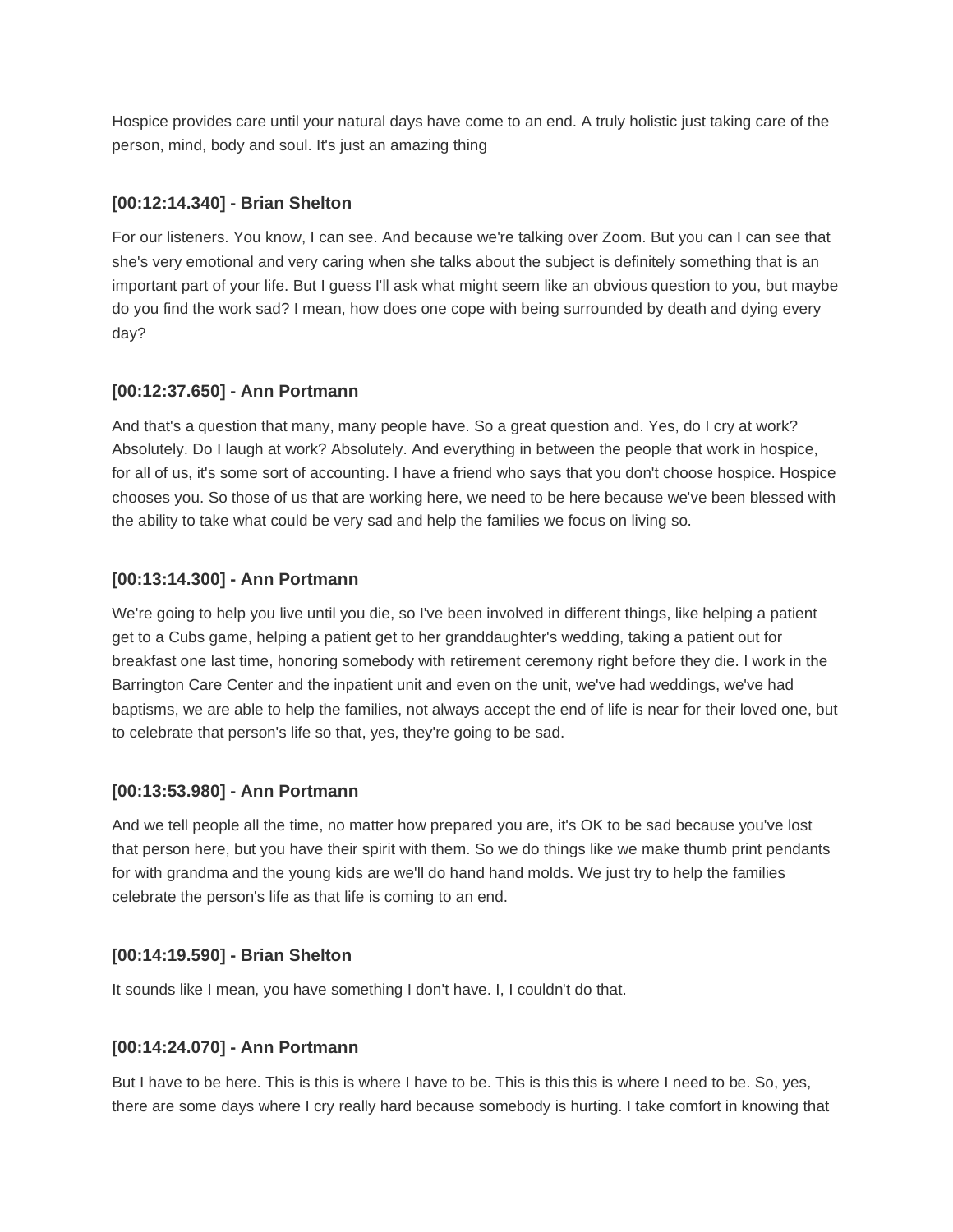we're making the patient as comfortable as we can and we're doing everything we can to support that person's circle. But we're humans. We cry, we laugh. We used to hug. We can't hug with covid now, but.

### **[00:14:48.940] - Brian Shelton**

Right.

### **[00:14:49.420] - Brian Shelton**

Well, you know, speaking of that is very, very topical. I mean, how has that affected what you do? Our family still able to come and visit there? Well, I mean, there are relatives, right?

### **[00:15:00.520] - Brian Shelton**

You're not at hospice unless you're dying, right.

### **[00:15:02.230] - Ann Portmann**

So correct. Yes, especially in the care center. So we we have strict we check people in our receptionists checks for symptoms. We check people's temperatures. But we have throughout this whole thing, have been able to allow visitors because nobody should die alone. So for patients who have the patients have COVID, but we have to limit the visitors or the visitors safety. But we are still being able to allow families and loved ones to come and be with their person as they approach their final hours.

#### **[00:15:37.990] - Ann Portmann**

And that's just so important to me. And we all work together as a team to make sure we can keep that option open. The hospitals aren't letting visitors in, but throughout all of this, at our care centers, we have made sure that people are not dying alone.

#### **[00:15:51.730] - Brian Shelton**

Oh see. That's really interesting because everything that you everything that I've read and seen in the news is about family not being able to visit their loved ones as they were dying. But you're saying that's in the hospitals but not at hospice.

#### **[00:16:02.740] - Brian Shelton**

And that's a you can I guess maybe a weird question. Can you can you move? Someone was covered from the hospital to a hospice care center so that they can then be with their loved ones. Is that a possibility?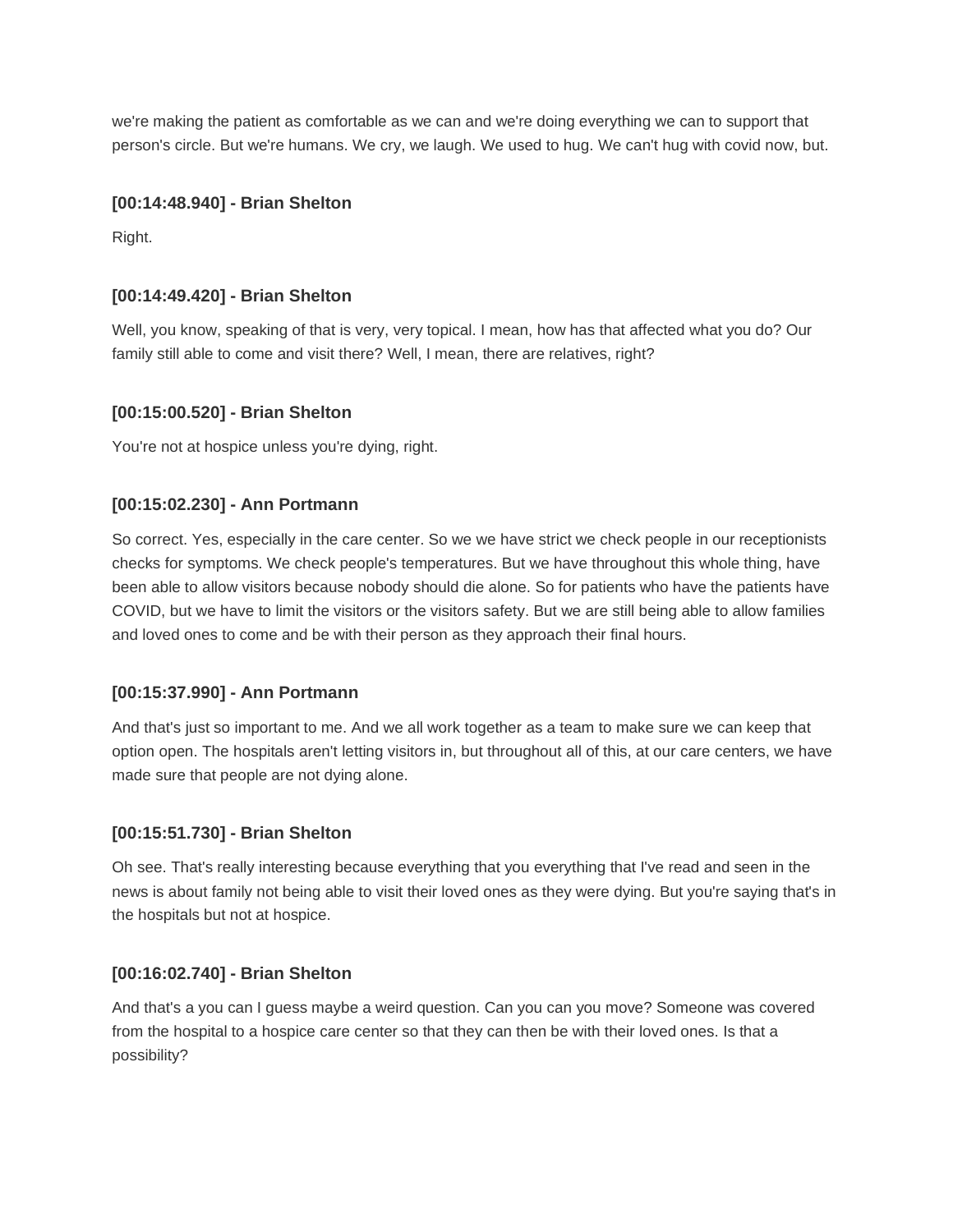### **[00:16:14.140] - Ann Portmann**

It is. And we've done that many times over this past six or eight months. We've had people coming from the hospitals to be here, especially in the spring when things were so locked down. We would get patients here who'd been in a nursing home and then the hospital, and then they came here for their final days and their family hadn't seen them for three months. And we were able to provide them with the avenue so that they could spend some time with their loved ones before they died and say their goodbyes.

## **[00:16:40.540] - Ann Portmann**

Very important.

### **[00:16:42.100] - Brian Shelton**

That's that's fascinating. How are you and your staff protecting yourselves?

### **[00:16:48.040] - Ann Portmann**

We have all the we we have an amazing team who monitors the CDC and IDPH and we have the most up to date guidelines on what to do with the PPE. We have adequate PPE so we can keep our staff protected according to what the CDC recommends.

#### **[00:17:04.120] - Brian Shelton**

That's interesting.

## **[00:17:05.560] - Brian Shelton**

So you are very involved with the Harper nursing program. Still, you're helping to train that next generation of nurses. So I guess my question is, what drives you to give back in that way? I mean, you could walk away, you've got your degree, you've got your job. You don't need the help.

#### **[00:17:20.210] - Ann Portmann**

Right. I love to be able to talk to the nursing students. I love to go back. Lisa Ayers had had me going for the third semester after they take their final exam. I get to go in and spend about an hour teaching them about hospice nursing. And it's just I think it's very powerful for the students to hear firsthand what hospice nursing is all about. And the nursing program, rightfully so, focuses on improving. What can you do to help improve the health of a patient?

#### **[00:17:53.020] - Ann Portmann**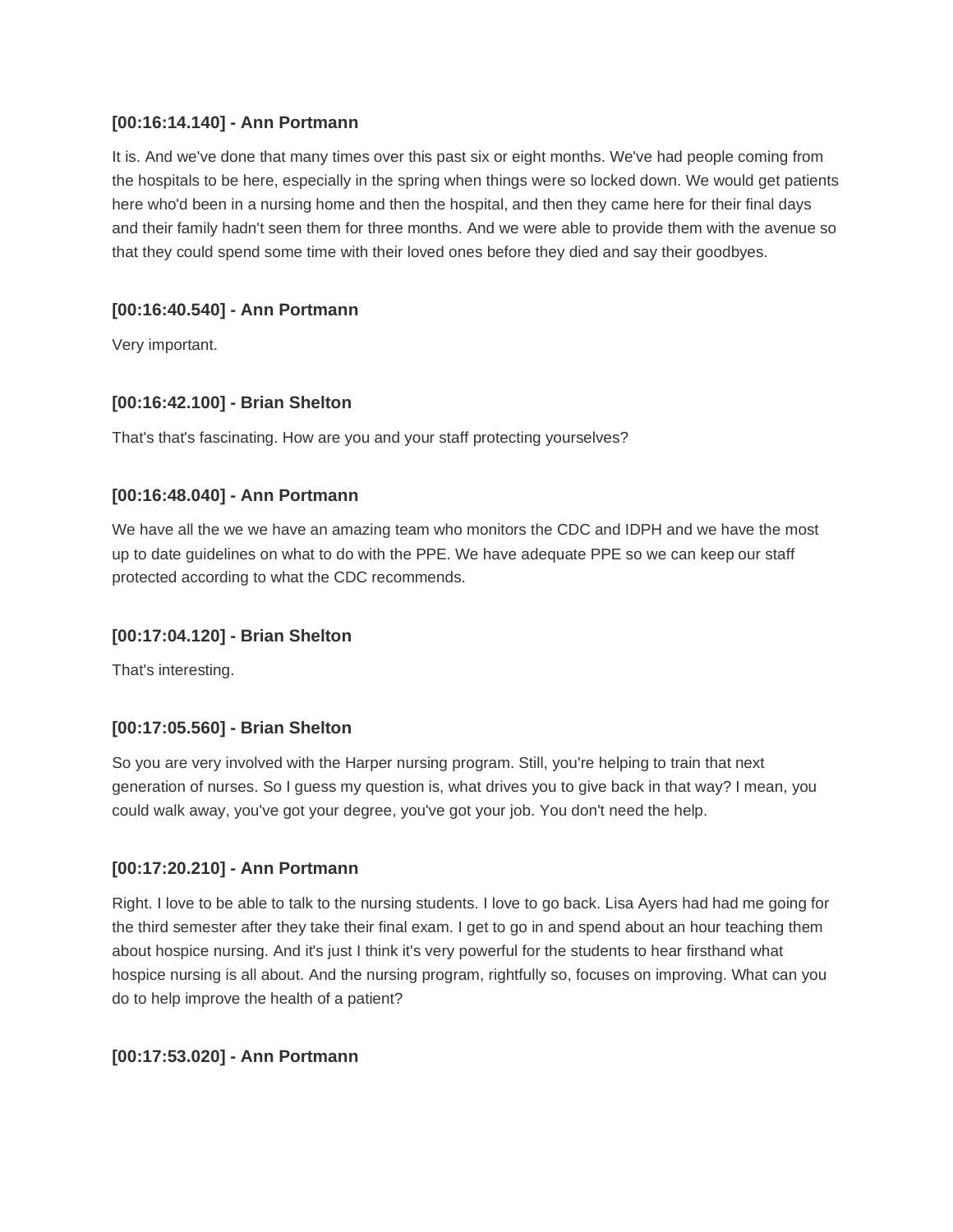What can you do to help get them stronger? And there are some situations that that's not possible. So I'm able to come in and teach them about when when you can't help somebody get stronger, how can you still help them? How can you help them to understand where they're at? How can you have these difficult conversations with family members? How can you speak to the physicians about suggesting hospice care for the patients and to build a comfort to just try to plant the seed for these nursing students, that sometimes that's the best option and it's not a bad option.

# **[00:18:26.350] - Ann Portmann**

I mean, that's one thing that's certain for all of us is that we're all going to die. And when we've done everything we can to help somebody get stronger or better. And we can't then instead of feeling defeated, you have this other tool that you can offer to the families or suggest to the physician. So it's a great opportunity to teach them to have this tool in your back pocket as you're helping a patient to get stronger when they can't. Here's something else you can recommend.

## **[00:18:50.710] - Ann Portmann**

So I love talking to the students. I love having the students here in the care center. The instructors at Harper helped to build such a strong foundation for me. I just love to be able to go back and share with their current students what they provided to me.

## **[00:19:05.460] - Brian Shelton**

That's awesome. Have you been able to successfully recruit any Harper students into your field?

## **[00:19:09.930] - Ann Portmann**

We have. I'm one of my nurses at the care center right now as a Harper grad, and we've had a few other students that were here that work for JourneyCare now. So it's awesome. It's not for everybody. But when when you have that in your heart, it's great to be able to bring them in here.

#### **[00:19:23.580] - Brian Shelton**

Fantastic. So what did it mean to you to be nominated and to win a Distinguished Alumni Award from Harper College? What was that like?

#### **[00:19:32.920] - Ann Portmann**

That was such an honor and just being part of the program and reading, listening to the other distinguished alums and just such an honor. I'm kind of speechless. I just felt very honored.

#### **[00:19:44.910] - Brian Shelton**